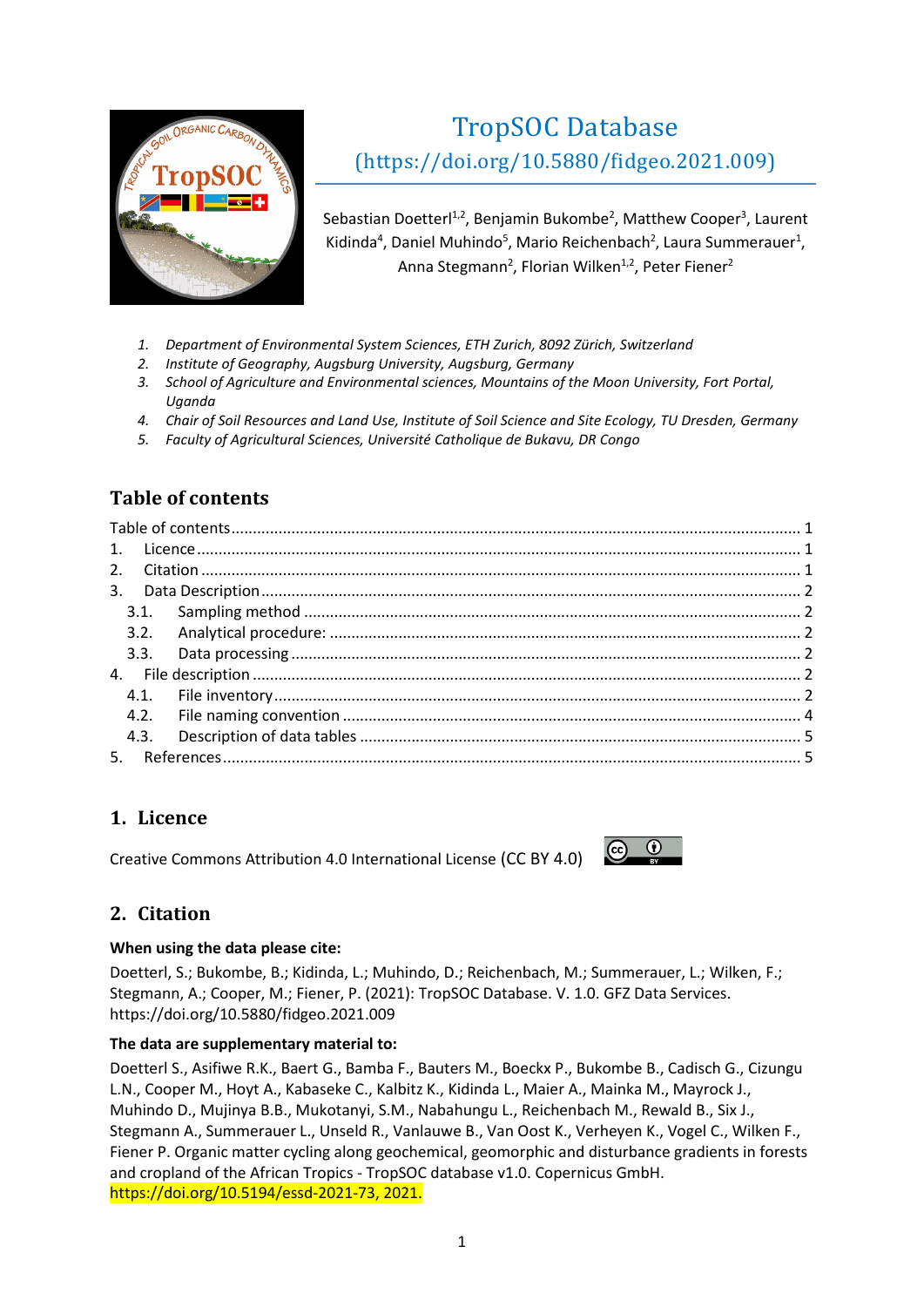# <span id="page-1-0"></span>**3. Data Description**

We provide version 1.0 of an open access database created as part of the project **"Tropical soil organic carbon dynamics along erosional disturbance gradients in relation to variability in soil geochemistry and land use" (TropSOC).** TropSOC v1.0 contains spatial and temporal explicit data on soil, vegetation, environmental properties and land management collected from 136 pristine tropical forest and cropland plots between 2017 and 2020 as part of several monitoring and sampling campaigns in the Eastern Congo Basin and the East African Rift Valley System. The results of several laboratory experiments focussing on soil microbial activity, C cycling and C stabilization in soils complement the dataset to deliver one of the first landscape scale datasets to study the linkages and feedbacks between geology, geomorphology and pedogensis as controls on biogeochemical cycles in a variety of natural and managed systems in the African Tropics.

## <span id="page-1-1"></span>**3.1. Sampling method**

Sampling procedures are described in each metadata description .pdf file accompanying a specific .csv file that represents a methodologically distinct subset of the database. A general overview of field sampling procedures and design is given in the related submission to ESSD which describes the dataset as a whole.

## <span id="page-1-2"></span>**3.2.Analytical procedure:**

Analytical procedures are described in each metadata description .pdf file accompanying a specific .csv file that represents a methodologically distinct subset of the database.

## <span id="page-1-3"></span>**3.3. Data processing**

Data processing and quality control are described in each metadata description .pdf file accompanying a specific .csv file that represents a methodologically distinct subset of the database.

# <span id="page-1-5"></span><span id="page-1-4"></span>**4. File description**

## **4.1. File inventory**

Datasets are given as tab-delimited .csv files. For each .csv file the metadata describing data structure and assessment methods are given in a .pdf file of the same name. Moreover, additional .pdf files for each main section of the database (basic information, forest, cropland, and microscale meteorology) are given, providing an overview of the structure within each section. Note that the '**basic information**' section of the database provides the linkages between individual data, e.g. from soil analysis and the location and/or soil depths where these samples were acquired (for linkages see also Figure 1).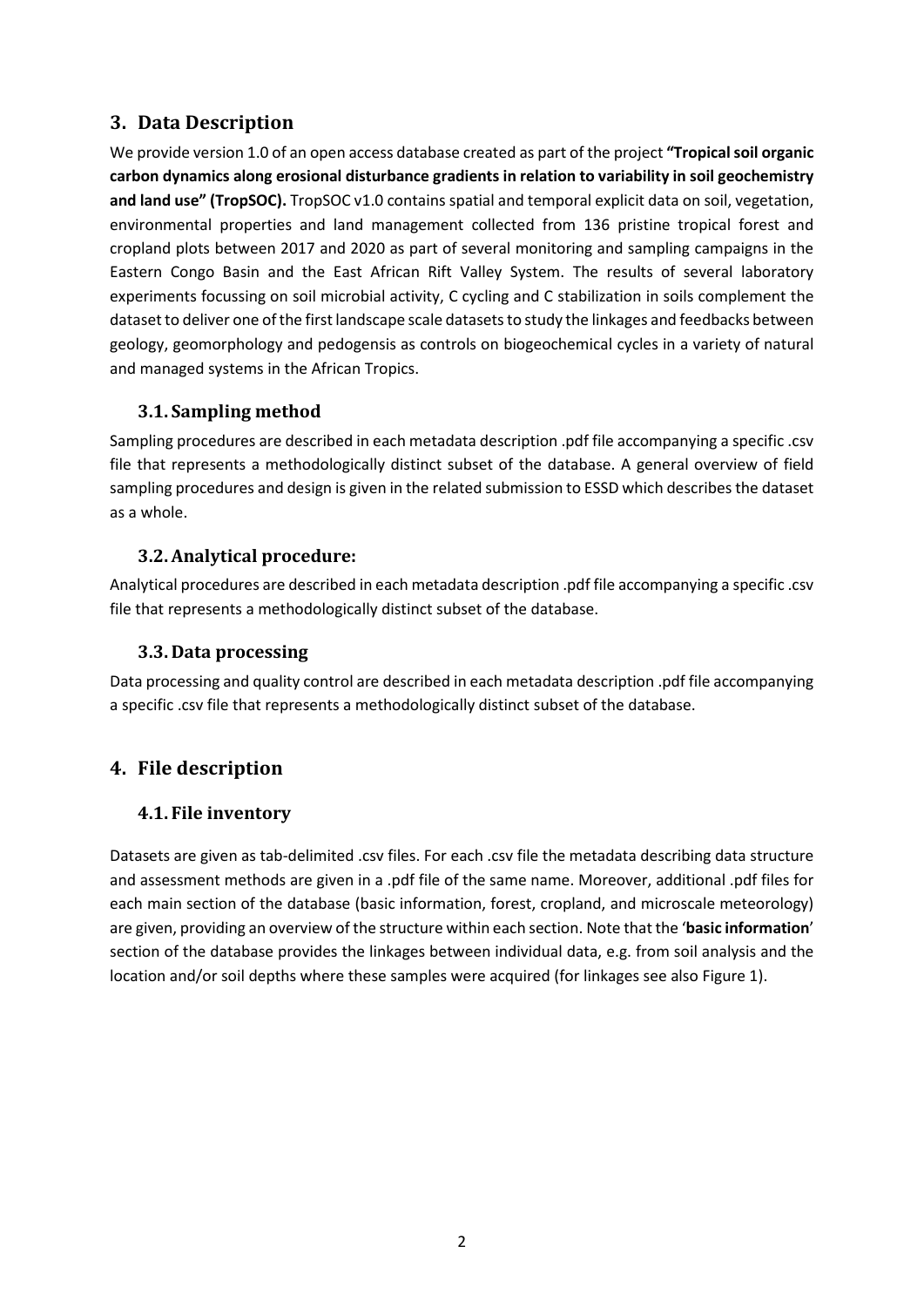

*Figure 1. Overview of linkages between datasets in the TropSOC database v1.0. Note that for each data .csv-file an .pdf-file is given detailing the metadata of the respective data sheet.*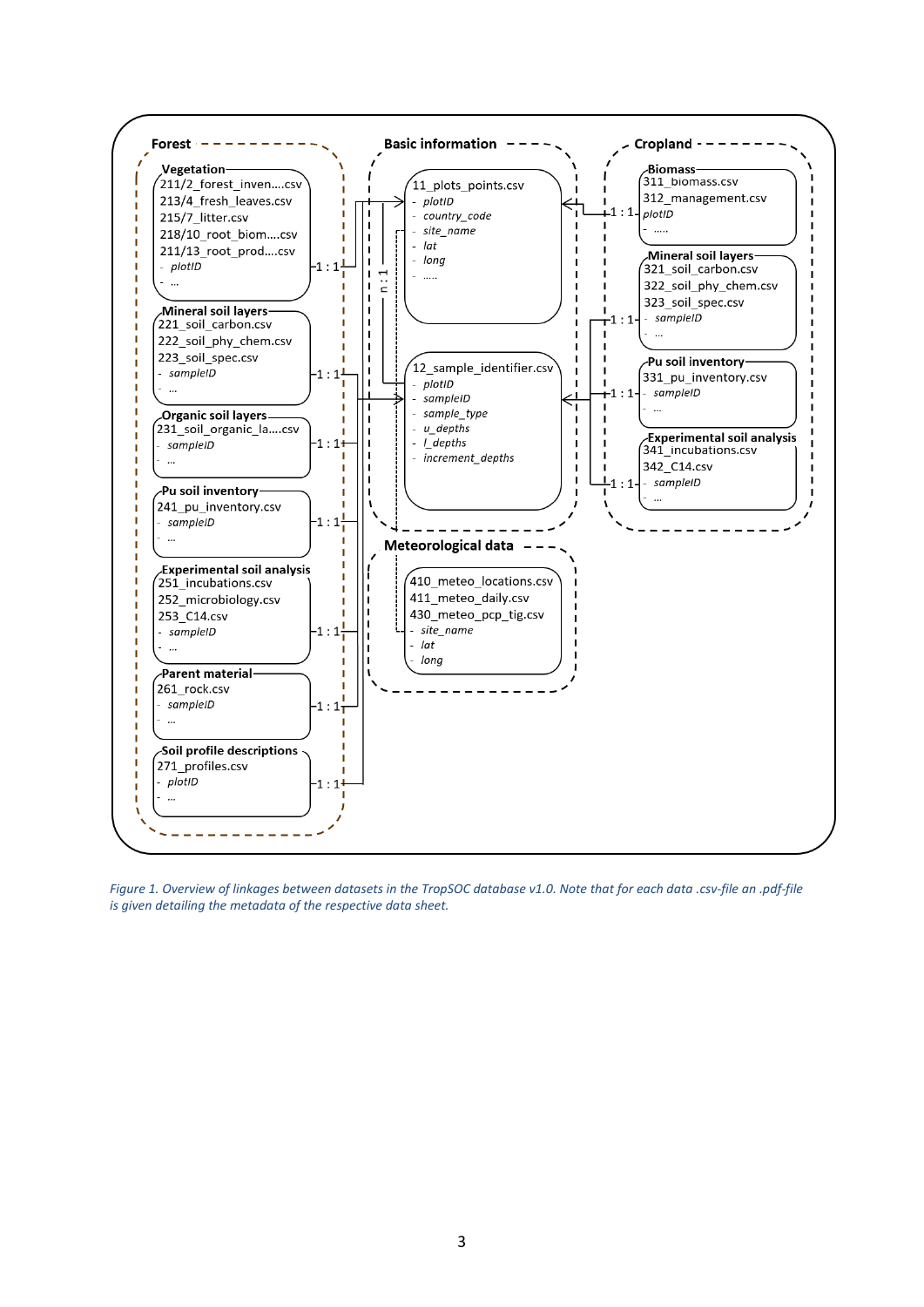# <span id="page-3-0"></span>**4.2. File naming convention**

Files are numbered hierarchically and named following the domain of the data with being part of: 1 Basic Information; Forest Data; Cropland Data; Micrometeorological Data.

*Table 1. Structure of the TropSOC database. For each topic a .pdf file is given that entails an overview for the available data sets. Each dataset comprises a data-containing .csv file and an additional metadata-containing .pdf file of the same name.*

| Introduction & structure of the data base |                                                                                      | 0_intro_structure.pdf                              |
|-------------------------------------------|--------------------------------------------------------------------------------------|----------------------------------------------------|
| 1. Basic information                      |                                                                                      | 1_basic_information.pdf                            |
|                                           | 1.1. Location and basic background information for all plots and                     | 11_plots_points.csv/pdf                            |
|                                           | points where data were collected                                                     |                                                    |
|                                           | 1.2. Data base internal connection between location of plots                         | 12_sample_identifier.csv/pdf                       |
|                                           | and points and soil data from different soil depths                                  |                                                    |
|                                           |                                                                                      |                                                    |
|                                           | 2. Forest                                                                            | 2_forest.pdf                                       |
| 2.1.                                      | Vegetation                                                                           |                                                    |
| 2.1.1.                                    | Forest inventory                                                                     | 211_forest_invent.csv/pdf                          |
| 2.1.2.                                    | Forest inventory aggregated<br>Fresh leaves chemistry                                | 212_forest_invent_agg.csv/pdf                      |
| 2.1.3.                                    |                                                                                      | 213_fresh_leaves.csv/pdf                           |
| 2.1.4.<br>2.1.5.                          | Fresh leaves chemistry aggregated at species level<br>Litter fall                    | 214_fresh_leaves_agg.csv/pdf<br>215_litter.csv/pdf |
| 2.1.6.                                    |                                                                                      | 216_litter_seasonal.csv/pdf                        |
| 2.1.7.                                    | Litter fall aggregated to seasonal values<br>Litter fall aggregated to annual values | 217_litter_annual.csv/pdf                          |
| 2.1.8.                                    | Root biomass                                                                         | 218_root_biomass.csv/pdf                           |
| 2.1.9.                                    | Root biomass aggregated to seasonal values                                           | 219_root_biomass_seasonal.csv/pdf                  |
| 2.1.10.                                   | Root biomass aggregated to annual values                                             | 2110_root_biomass_annual.csv/pdf                   |
| 2.1.11.                                   | Root productivity                                                                    | 2111_root_prod.csv/pdf                             |
| 2.1.12.                                   | Root productivity aggregated to seasonal values                                      | 2112_root_prod_seasonal.csv/pdf                    |
| 2.1.13.                                   | Root productivity aggregated to annual values                                        | 2113 root prod annual.csv/pdf                      |
| 2.2.                                      | Mineral soil layers                                                                  |                                                    |
| 2.2.1.                                    | Soil carbon and nitrogen including organic matter fractions                          | 221_soil_carbon.csv/pdf                            |
| 2.2.2.                                    | Physicochemical soil properties from laboratory analyses                             | 222_soil_phy_chem.csv/pdf                          |
| 2.2.3.                                    | Physicochemical soil properties from NIR-MIR spectroscopy                            | 223_soil_spec.csv/pdf                              |
| 2.3.                                      | Organic soil layers                                                                  | 231_soil_organic_layer.csv/pdf                     |
| 2.4.                                      | Pu soil inventory                                                                    | 241_pu_inventory.csv/pdf                           |
| 2.5.                                      | Soil experiments                                                                     |                                                    |
| 2.5.1.                                    | Incubation experiments                                                               | 251_incubation.csv/pdf                             |
| 2.5.2.                                    | Microbial biomass and enzyme experiments                                             | 252_microbiology.csv/pdf                           |
| 2.5.3.                                    | <sup>14</sup> C data from bulk soil and CO <sub>2</sub> measurements                 | 253_c14.csv/pdf                                    |
| 2.6.                                      | Parent material                                                                      | 261_rocks.csv/pdf                                  |
| 2.7.                                      | Soil profile descriptions                                                            | 271_profiles.csv/pdf                               |
|                                           | 3. Cropland                                                                          | 3_cropland.pdf                                     |
|                                           | 3.1. Biomass & management                                                            |                                                    |
|                                           | 3.1.1. Biomass yield based on plot data                                              | 311_biomass.csv/pdf                                |
| 3.1.2.                                    | Land management data                                                                 | 312_management.csv/pdf                             |
| 3.2.                                      | Mineral soil layers                                                                  |                                                    |
| 3.2.1.                                    | Soil carbon and nitrogen including organic matter fractions                          | 321_soil_carbon.csv/pdf                            |
| 3.2.2.                                    | Physicochemical soil properties from laboratory methods                              | 322_soil_phy_chem.csv/pdf                          |
| 3.2.3.                                    | Physicochemical soil properties from NIR-MIR spectroscopy                            | 323_soil_spec.csv/pdf                              |
| 3.3.                                      | 239+240 Pu soil inventory                                                            | 331_pu_inventory.csv/pdf                           |
| 3.4.                                      | Soil experiments                                                                     |                                                    |
| 3.4.1.                                    | Incubation experiments                                                               | 341 incubation.csv/pdf                             |
| 3.4.2.                                    | <sup>14</sup> C data from bulk soil and CO <sub>2</sub> measurements                 | 342 c14.csv/pdf                                    |
| 4.                                        | Micrometeorological data                                                             | 4 meteo.pdf                                        |
| 4.1.                                      | Locations of meteorological stations                                                 | 410_meteo_locations.csv/pdf                        |
| 4.2.                                      | Daily meteorological data from six meteorological stations                           | 420_meteo_daily.csv/pdf                            |
| 4.3.                                      | High resolution 5 min triggered precipitation data                                   | 430_meteo_pcp_tig.csv/pdf                          |